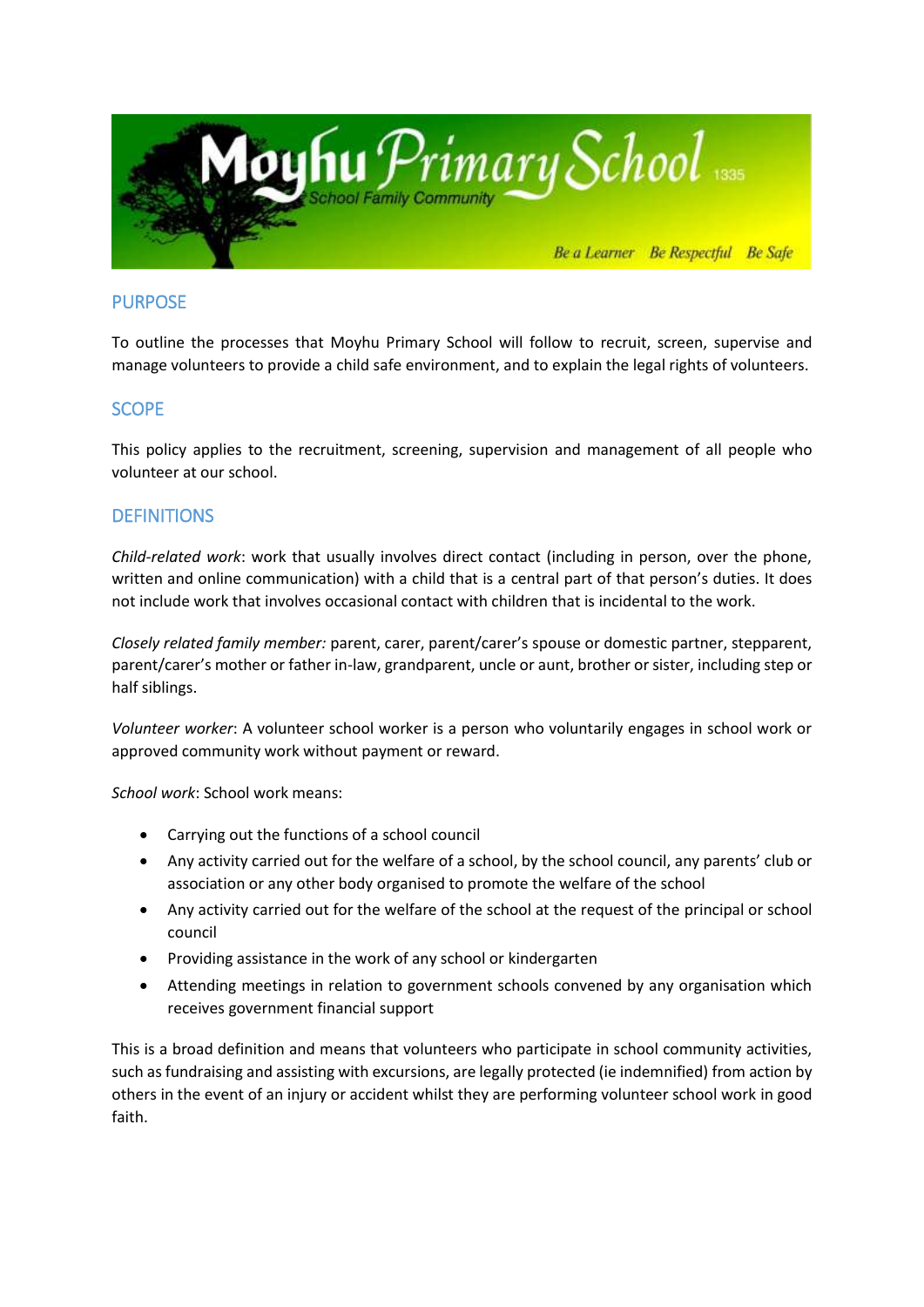# **POLICY**

Moyhu Primary School is committed to implementing and following practices which protect the safety and wellbeing of children and our staff and volunteers. Moyhu Primary School also recognises the valuable contribution that volunteers provide to our school community and the work that we do.

The procedures set out below are designed to ensure that Moyhu Primary School's volunteers are suitable to work with children and are well-placed to make a positive contribution to our school community.

## Becoming a volunteer

Members of our school community who would like to volunteer are encouraged to either approach the Principal, Classroom teacher, Business Manager.

### Suitability checks including Working with Children Checks

### *Working with students*

Moyhu Primary School values the many volunteers that assist in our classrooms/with sports events/camps/excursions/school concerts/other events and programs. To ensure that we are meeting our legal obligations under the *Working With Children Act 2005* (Vic) and the Child Safe Standards, Moyhu Primary School is required to undertake suitability checks which may include a Working With Children Check, proof of identity, work history involving children and/or reference checks.

Considering our legal obligations, and our commitment to ensuring that Moyhu Primary School is a child safe environment, we will require volunteers to obtain a WWC Check and produce their valid card to either the Principal or the Business Manager in the office for verification in the following circumstances:

- **Volunteers who are not parent/family members** of any student at the school are required to have a WWC Check if they are engaged in child-related work regardless of whether they are being supervised.
- **Parent/family volunteers** who are assisting with any classroom or school activities involving direct contact with children in circumstances where the volunteer's child is **not** participating, or does not ordinarily participate in, the activity.
- **Parent/family volunteers** who assist with excursions (including swimming), camps and similar events, regardless of whether their own child is participating or not.
- **Parent/family volunteers** who regularly assist in school activities, regardless of whether their own child is participating or not

In addition, depending on the nature of the volunteer work, our school may ask the volunteer to provide other suitability checks at its discretion (for example, references, work history involving children and/or qualifications). Proof of identity may also be required in some circumstances.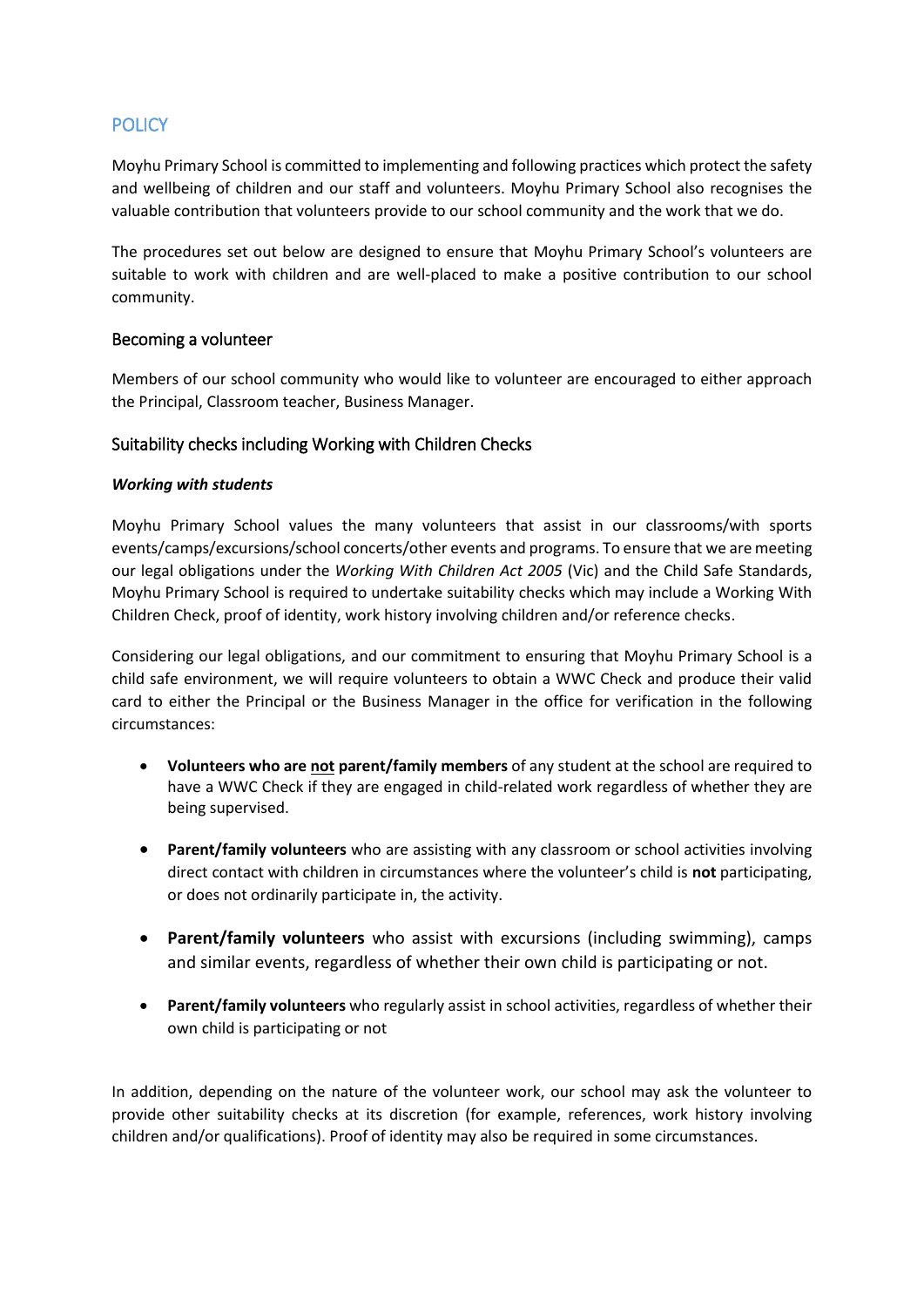#### *Non child-related work*

On some occasions, parents and other members of the school community may volunteer to do work that is not child-related. For example, volunteering on the weekend for gardening, maintenance, working bees, parents and friends club coordination, school council, participating in sub-committees of school council, fete coordination, other fundraising groups that meet in the evenings during which children will not be, or would not reasonably be expected to be, present.

Volunteers for this type of work are not required to have Working with Children or other suitability checks as they are not engaged in child-related work and children are not generally present during these activities. However, Moyhu Primary School reserves the right to undertake suitability checks, including proof of identity, Working with Children Checks, at its discretion if considered necessary for any particular activities or circumstances.

### Management and supervision

Volunteer workers will be expected to comply with any reasonable direction of the principal (or their nominee). This will include the requirement to follow our school's policies, including, but not limited to our [Child Safety Policy](http://secureservercdn.net/198.71.233.44/6mp.adb.myftpupload.com/wp-content/uploads/2019/11/Child-Safety-Policy-Nov-2019.pdf) , and our Child [Safety Code of Conduct](http://secureservercdn.net/198.71.233.44/6mp.adb.myftpupload.com/wp-content/uploads/2019/11/Child-Safety-Code-of-Conduct.pdf) and our Statement of Values and School Philosophy. Volunteer workers will also be expected to act consistently with Department of Education and Training policies, to the extent that they apply to volunteer workers, including the Department's policies relating to Equal Opportunity and Anti-Discrimination, Sexual Harassment and Workplace Bullying.

The principal has the discretion to make a decision about the ongoing suitability of a volunteer worker and may determine at any time whether or not a person is suitable to volunteer at Moyhu Primary School.

Moyhu Primary School will provide any appropriate induction and/or training for all volunteer workers. The principal (or their nominee) will determine what induction and/or training is necessary depending on what type of work the volunteer will be engaged in.

All volunteers will be provided induction in relation to Moyhu Primary School's child safety practices, including reporting obligations and procedures. Our school has a Child Safety Reporting Obligations Policy which all staff and volunteers should be aware of.

The principal (or their nominee) will determine what supervision, if any, of volunteers is required for the type of work being performed.

## Compensation

### *Personal injury*

Volunteer workers are covered by the Department of Education and Training's Workers Compensation Policy if they suffer personal injury in the course of engaging in school work.

### *Property damage*

If a volunteer worker suffers damage to their property in the course of carrying out school work, the Minister (or delegate) may authorise such compensation as they consider reasonable in the